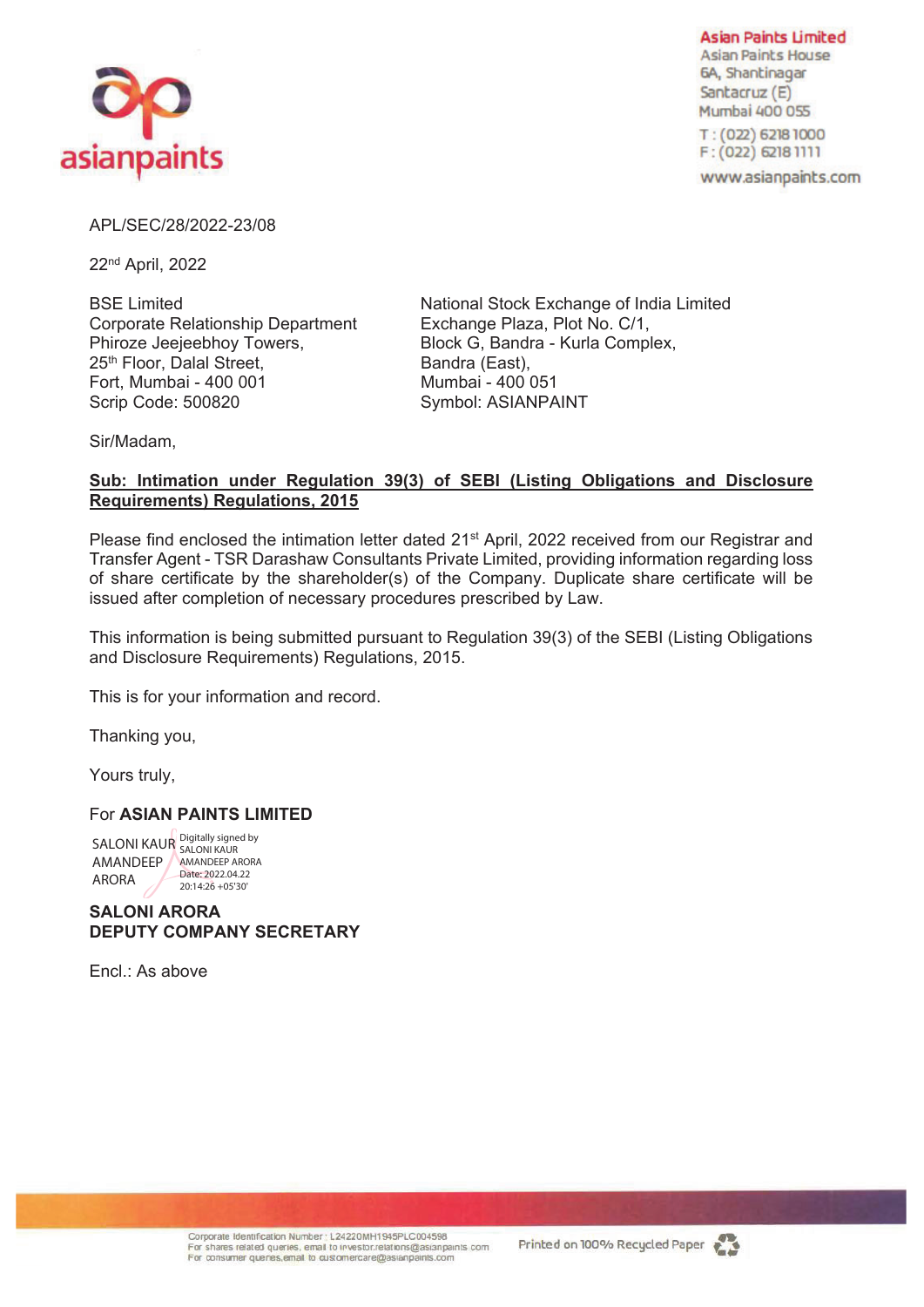

**BSE LIMITED Date :- 21/04/2022 PHIROZE JEEJEEBHOY TOWERS DALAL STREET FORT MUMBAI MAHARASHTRA INDIA 400001**

#### **Attn : The Secretary of Stock Exchange**

Dear Sir[s]/Madam,

UNIT : Asian Paints Limited RE : LOSS OF SHARE CERTIFICATES.

We have to advise you to put the appended Notice regarding loss of Certificate[s] for attention of the Members of the Exchange, with instructions that they communicate to us immediately if they are in <sup>a</sup> position to give us information relating to any transaction or whereabouts of the original certificate[s].

# **This is computer generated letter and does not require signature.**

**TSR DARASHAW CONSULTANTS PRIVATE LIMITED**

(Subsidiary of Link Intime India Private Limited) C-101, 1st Floor, 247 Park, Lal Bahadur Shastri Marg, Vikhroli (West), Mumbai - 400083 CIN - U74999MH2018PTC307859 Tel.: +91 22 6656 8484 Fax : +91 22 6656 8494 E-mail : [csg-unit@tcplindia.co.in](mailto:csg-unit@tcplindia.co.in) Website : <https://www.tcplindia.co.in>

Business hours Monday to Friday 10.00 a.m. to 3.30 p.m